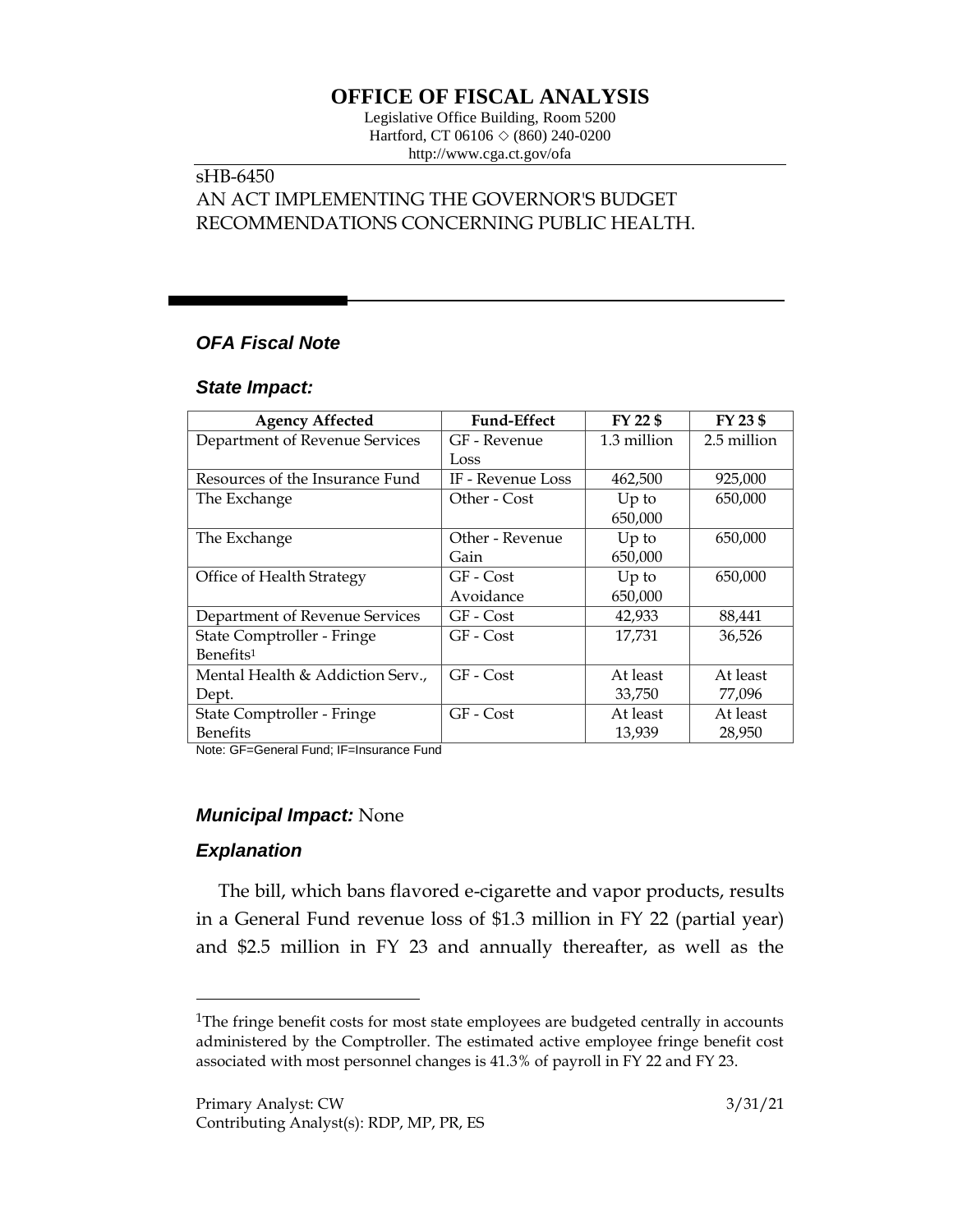following impacts:

**Section 3** results in a cost of at least \$33,750 in FY 22 and \$70,096 in FY 23 (with associated fringe benefit costs of \$13,939 and \$28,950, respectively) to the Department of Mental Health and Addiction Services (DMHAS) to support at least one Special Investigator to comply with the unannounced compliance checks required under the bill.

**Section 3** also results in a cost of \$60,664 in FY 22 (partial year funding) and \$124,967 in FY 23, inclusive of fringe benefit costs, for one Hearings Officer at the Department of Revenue Services.

**Section 7** requires the Connecticut Health Insurance Exchange ("Exchange")<sup>2</sup> to fund the All-Payer Claims Database (APCD) through an agreement with the Office of Health Strategy (OHS),  $3$  which results in an annual cost to the Exchange of approximately \$650,000 and eliminates an annual cost to OHS of an identical amount. It also results in a revenue gain to the Exchange of approximately \$650,000 annually, as it is required to increase its assessment on health carriers or charge them user fees to support the APCD. As this section is effective 1/1/22, it is unclear if the Exchange will provide full or partial year funding in FY 22.

**Section 8** requires that the Insurance Fund (IF) assessment for OHS be reduced by the amount of federal Medicaid revenue received by the state as reimbursement for the agency's Health Information Exchange efforts. This results in a reduction to the IF of approximately \$462,500 in FY 22 (half-year) and \$925,000 in FY 23 (annualized).

#### *The Out Years*

 $\overline{a}$ 

The annualized ongoing fiscal impact identified above would

<sup>2</sup> The Exchange, also known as Access Health CT, is a quasi-public state agency that is funded primarily through an assessment on health carriers that are capable of offering a qualified health plan through the Exchange.

<sup>3</sup> Public Act 18-91 transferred responsibility for the APCD from the Exchange to OHS in 2018.